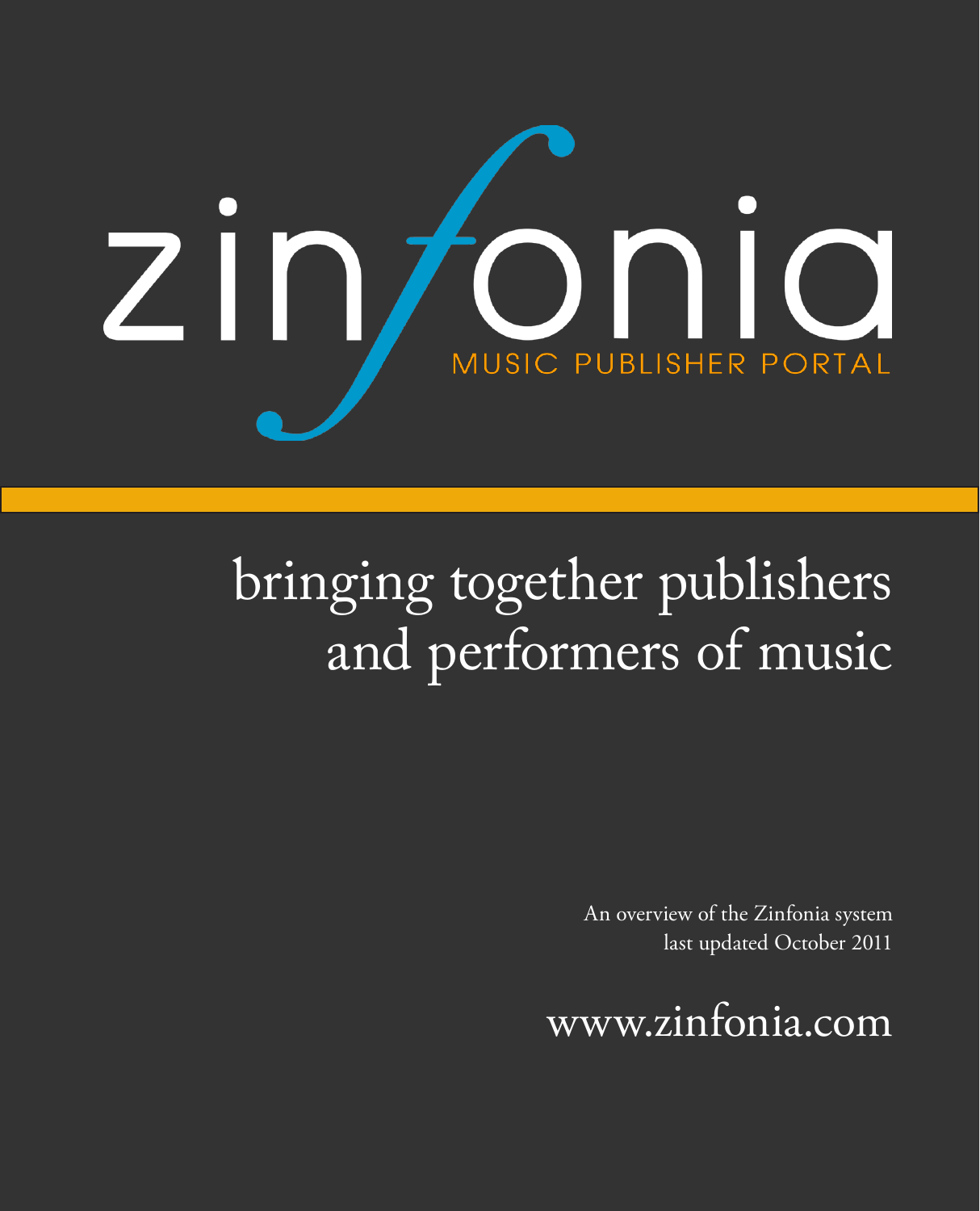# $\overline{Z}$



infonia has been created by publishers to help musicians and librarians anywhere in the world research, ask questions about and order music for hire, rent or sale from their local supplier.

Without Zinfonia, locating music for performance can be a difficult process. To find any specific title you would normally have to search many websites in different languages for information. If successful, only then could you start your conversation with the local agent that can actually supply the material.

With Zinfonia, you can freely and quickly search one of the largest databases of music performance repertoire and get into immediate contact with your local representative, using a process that is the same for ALL publishers and distributors represented by Zinfonia.

By the end of 2012, Zinfonia is on target to represent more than 250 publishers, 7,000 composers and 100,000 titles.

### **Zinfonia for musicians, librarians and academics**

Zinfonia has been designed to operate in multiple languages, a feature that also extends to common spellings of composers and titles so that a search for the works of Tchaikovsky will also be found by searching Chaikovsky, Czajkowski, Tchaïkovski, Tschaikowski or even Чайковскій.

As a research tool, Zinfonia brings a wealth of highquality information directly from the publishers themselves.

Zinfonia users have the advantage of being able to search for composers, works and publishers of hundreds of catalogues simultaneously. When used for ordering, Zinfonia will retain order history for up to 2 years to speed up entry and order fulfilment. Some publishers can also interact directly with their clients through the Zinfonia interface to keep them up to date with the status of their orders in real time.

Through the *My Catalogue* option, Zinfonia users can create their own repertoire lists from the thousands of titles available.

Zinfonia registration is free.

|                                                                                                    |                                       |                                                       |                          |                     | $\begin{array}{c c c c c} \hline \multicolumn{3}{c }{\mathbf{0}} & \multicolumn{3}{c }{\mathbf{X}} \end{array}$<br>$\Rightarrow$ |     |
|----------------------------------------------------------------------------------------------------|---------------------------------------|-------------------------------------------------------|--------------------------|---------------------|----------------------------------------------------------------------------------------------------------------------------------|-----|
| http://www.zinfonia.c $\mathcal{Q} \times \mathbb{R} \times \mathbb{R}$ Zinfonia - Search Zinfonia |                                       |                                                       | $\times$                 |                     |                                                                                                                                  | 角女母 |
| ZIN/ONIC MUSIC PUBLISHER                                                                           |                                       | home search my account my library for publishers help |                          |                     | Sign out Peter Grimshaw                                                                                                          |     |
|                                                                                                    |                                       |                                                       |                          |                     |                                                                                                                                  |     |
| home - search - previous page                                                                      |                                       |                                                       |                          |                     |                                                                                                                                  |     |
| <b>Search Zinfonia</b>                                                                             |                                       |                                                       |                          |                     |                                                                                                                                  |     |
| search                                                                                             |                                       |                                                       |                          |                     |                                                                                                                                  |     |
| composer list                                                                                      | Composer britten                      |                                                       |                          | Rating              | <b>Q</b> 会会会会会                                                                                                                   |     |
| on this day                                                                                        | Title                                 |                                                       |                          | Duration            |                                                                                                                                  |     |
| publisher list                                                                                     | <b>Publisher</b>                      | select publisher.                                     | $\overline{\phantom{a}}$ | select genre        | $\overline{\phantom{a}}$                                                                                                         |     |
| my catalogue (7)                                                                                   |                                       | Only Show My Works                                    |                          |                     | <b>Hide My Library Edit Icons</b>                                                                                                |     |
| my orders                                                                                          |                                       | <b>Display Results</b><br>Clear                       |                          | Results per Page 20 |                                                                                                                                  |     |
| help                                                                                               |                                       |                                                       |                          |                     |                                                                                                                                  |     |
| our publisher partners                                                                             |                                       | Benjamin Britten(1913-1976)                           |                          |                     |                                                                                                                                  |     |
| UNIVERSAL MUSIC                                                                                    | A une raison<br><b>Colin Matthews</b> | for voice and orchestra                               |                          |                     | + Add to My Catalogue<br><b>Private Comment</b>                                                                                  |     |
| <b>PUBLISHING CLASSICAL</b>                                                                        | 食事 大学 大学<br>strings                   | <b>Boosey &amp; Hawkes</b>                            |                          |                     | Hire/Rent: Full Score and                                                                                                        |     |
|                                                                                                    |                                       |                                                       |                          |                     | <b>Parts</b>                                                                                                                     |     |
|                                                                                                    |                                       |                                                       |                          |                     | 66 Quote: Full Score and Parts<br>are Perusal/Inspection: Full                                                                   |     |
|                                                                                                    |                                       |                                                       |                          |                     | Score                                                                                                                            |     |
|                                                                                                    |                                       |                                                       |                          |                     | <b>2 Ask a Question</b>                                                                                                          |     |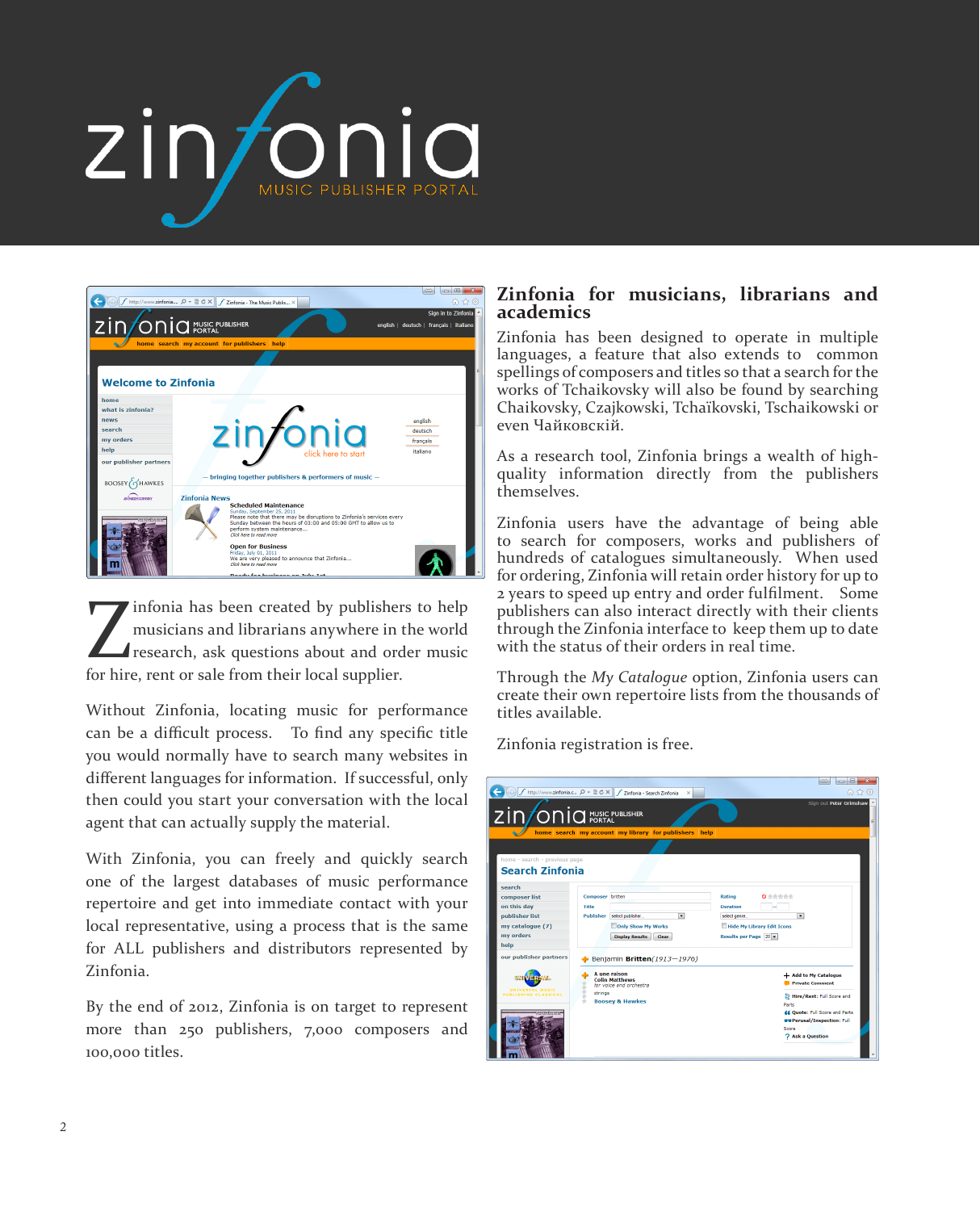

### **Zinfonia PLUS!**

The **Zinfonia PLUS!** program has been designed for organisations and individuals that would like to share aspects of their Zinfonia experience with friends and colleagues, and to use the Zinfonia system to manage their *OWN* library.

A **Zinfonia PLUS!** subscription allows users to:

- **Comments** attach private comments to any work listed in Zinfonia
- **• My Library** Add up to 5,000 of your own works to Zinfonia (for private use only, titles are not visible to others without your permission)
- **• Zinfonia Groups and Sharing** Create a Zinfonia Group to share comments, your order history, your *My Catalogue* listings and your *My Library* works to the friends and colleagues you nominate
- **• Complete History** Unlimited retention of order history (normally only the previous 2 years of orders are retained in Zinfonia)

A Zinfonia PLUS! subscription is available for around USD\$5/month with discounts available for professional and academic institutions.

## **Zinfonia for Distributors**

If you are a distributor of titles for a Zinfonia publisher, you can sign up to the FREE Email-only option to receive email orders direct from Zinfonia.

## **Zinfonia for Publishers**

Through a program called **Zinfonia Connect,**  publishers have the ability to have their works represented amongst some of the finest music the world has to offer, to have complete control over the distribution channels and to administer their catalogue's usage on an international platform.<br>مخمج

# **Zinfonia Connect Services**

There are two levels of Zinfonia Connect services:



- WOO DIV<sup>C</sup> **1. Manual Zinfonia Connect Services** Suitable for publishers that would like to have their titles represented on Zinfonia, and are prepared to manage their catalogue and customer interaction through the provided online tools
- **2. B2B Zinfonia Connect Services** Provides direct integration with the Zinfonia databases through custom interfaces in real time. (Currently the only software platform to support this is the HLMSW - Hire Library Management System for Windows created by BTM Innovation)

Details about the pricing of **Zinfonia Connect** services are available upon request.

### **About Zinfonia**

Zinfonia was launched in 2011 through a partnership between four big names of international music publishing: Boosey & Hawkes, Edition Peters, Music Sales and Universal Music Publishing Classical and the Australian software company BTM Innovation.